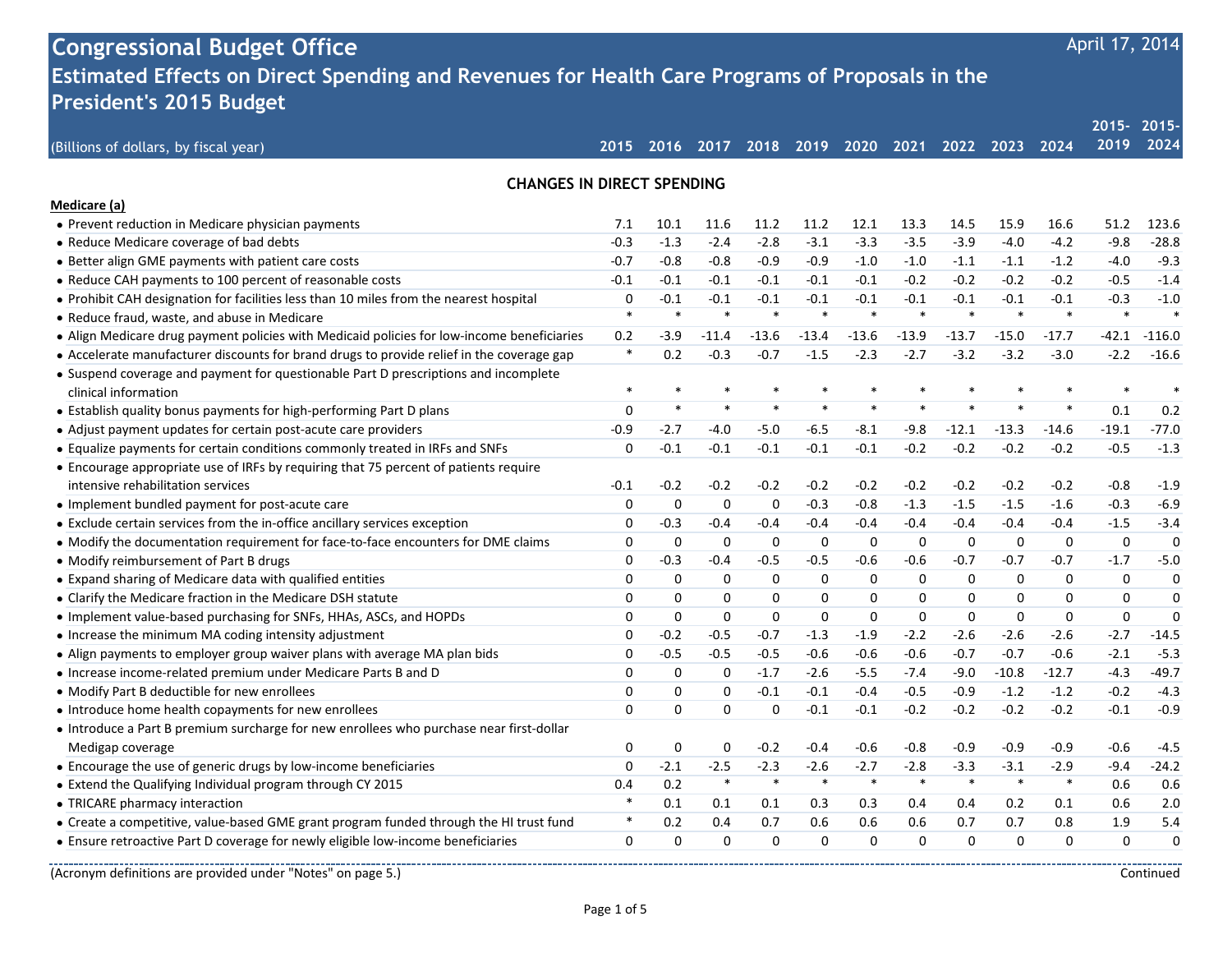|                                                                                     | Estimated Effects on Direct Spending and Revenues for Health Care Programs of Proposals in the President's 2015 Budget |             |                   |             |          |              |                   |             |                |             |              |             |
|-------------------------------------------------------------------------------------|------------------------------------------------------------------------------------------------------------------------|-------------|-------------------|-------------|----------|--------------|-------------------|-------------|----------------|-------------|--------------|-------------|
|                                                                                     |                                                                                                                        |             |                   |             |          |              |                   |             |                |             | 2015-2015-   |             |
| (Billions of dollars, by fiscal year)                                               | 2015                                                                                                                   | 2016        | 2017              | 2018 2019   |          | 2020         | 2021              |             | 2022 2023 2024 |             | 2019         | 2024        |
| • Medicare effect of canceling automatic spending reductions (Sequestration)        | 2.4                                                                                                                    | 7.9         | 8.0               | 8.3         | 8.8      | 9.4          | 10.0              | 10.8        | 15.5           | 17.2        | 35.4         | 98.4        |
| • Strengthen IPAB to reduce long-term drivers of Medicare cost growth and all IPAB  |                                                                                                                        |             |                   |             |          |              |                   |             |                |             |              |             |
| interactions with Medicare proposals                                                | 0                                                                                                                      | 0           | $\mathbf 0$       | 0           | 0        | $\mathbf 0$  | $\mathbf 0$       |             | $-0.9$         | $-2.0$      | 0            | $-2.9$      |
| <b>Medicaid and CHIP</b>                                                            |                                                                                                                        |             |                   |             |          |              |                   |             |                |             |              |             |
| • Limit Medicaid reimbursement of DME based on Medicare rates                       | $-0.1$                                                                                                                 | $-0.1$      | $-0.2$            | $-0.3$      | $-0.4$   | -0.4         | -0.4              | $-0.4$      | $-0.5$         | $-0.5$      | $-1.0$       | $-3.1$      |
| • Reduce fraud, waste, and abuse in Medicaid                                        | $\Omega$                                                                                                               | $\ast$      | $\ast$            | $\ast$      | $\ast$   | $\ast$       | $\ast$            | $\ast$      | $\ast$         | $\ast$      | 0.1          | 0.2         |
| • Strengthen the Medicaid drug rebate program                                       | $-0.4$                                                                                                                 | $-0.8$      | $-0.9$            | $-0.9$      | $-0.9$   | $-0.9$       | $-0.9$            | $-0.9$      | $-0.9$         | $-0.9$      | $-3.8$       | $-8.3$      |
| • Exclude brand-name and authorized generic drugs prices from Medicaid FUL          |                                                                                                                        | $-0.2$      | $-0.2$            | $-0.2$      | $-0.3$   | $-0.3$       | $-0.3$            | $-0.3$      | $-0.3$         | $-0.4$      | $-1.0$       | $-2.5$      |
| • Increase access to and transparency for Medicaid drug pricing data                | $\ast$                                                                                                                 | $\ast$      | $\ast$            |             | $\ast$   | $\mathbf 0$  | $\mathbf 0$       | 0           | $\mathbf 0$    | $\mathbf 0$ | $\ast$       | $\ast$      |
| • Provide home and community-based services to children eligible for psychiatric    |                                                                                                                        |             |                   |             |          |              |                   |             |                |             |              |             |
| residential treatment facilities                                                    | $\ast$                                                                                                                 | 0.1         | 0.1               | 0.2         | 0.2      | 0.2          | 0.2               | 0.2         | 0.2            | 0.3         | 0.5          | 1.7         |
| • Permanently extend Express Lane Eligibility option for children                   | $\mathbf 0$                                                                                                            | $\ast$      | $\ast$            | $\ast$      | $\ast$   | $\ast$       | $\ast$            | $\ast$      | $\ast$         | $\ast$      | 0.1          | 0.3         |
| • Expand state flexibility to provide benchmark benefit packages                    | $\mathbf 0$                                                                                                            | $\mathbf 0$ | $\mathbf 0$       | 0           | 0        | $\mathbf 0$  | 0                 | $\mathbf 0$ | 0              | $\mathbf 0$ | $\mathbf{0}$ | $\mathbf 0$ |
| • Extend the Transitional Medical Assistance program through CY 2015                | 0.2                                                                                                                    | 0.3         | $\ast$            | $\ast$      | $\Omega$ | $\mathbf{0}$ | $\mathbf 0$       | $\mathbf 0$ | 0              | $\Omega$    | 0.5          | 0.5         |
| • Enforce manufacturer compliance with drug rebate requirements                     | 0                                                                                                                      | $\Omega$    | $\mathbf 0$       | 0           | 0        | $\mathbf{0}$ | $\mathbf 0$       | $\mathbf 0$ | $\mathbf 0$    | $\Omega$    | $\Omega$     | $\mathbf 0$ |
| • Require drugs be electronically listed with FDA to receive Medicaid coverage      | 0                                                                                                                      | $\mathbf 0$ | $\mathbf 0$       | 0           | 0        | 0            | 0                 | $\mathbf 0$ | 0              | $\Omega$    | $\Omega$     | 0           |
| • Increase penalties for fraudulent noncompliance on rebate agreements              | 0                                                                                                                      | $\mathbf 0$ | $\mathbf 0$       | $\mathbf 0$ | 0        | 0            | $\mathbf 0$       | $\mathbf 0$ | $\mathbf 0$    | $\mathbf 0$ | $\mathbf 0$  | $\mathbf 0$ |
| • Expand and extend the Medicaid primary care payment increase through CY 2015      | 1.8                                                                                                                    | 0.7         | 0.4               | 0.3         | 0.3      | $\mathbf{0}$ | $\Omega$          | $\Omega$    | $\Omega$       | $\Omega$    | 3.5          | 3.5         |
| • Extend the CHIP performance bonus fund                                            | 0.2                                                                                                                    | $\mathbf 0$ | $\mathbf 0$       | $\mathbf 0$ | $\Omega$ | $\mathbf 0$  | $\Omega$          | $\mathbf 0$ | $\mathbf 0$    | $\Omega$    | 0.2          | 0.2         |
| • Interactions among Medicaid provisions                                            | $\ast$                                                                                                                 | $\ast$      | $\overline{\ast}$ |             | $\ast$   | $\ast$       | $\overline{\ast}$ | $\ast$      |                |             | $\ast$       |             |
| <b>Medicare-Medicaid Enrollees:</b>                                                 |                                                                                                                        |             |                   |             |          |              |                   |             |                |             |              |             |
| • Establish integrated appeals process for Medicare-Medicaid enrollees              | 0                                                                                                                      | 0           | 0                 | 0           | 0        | 0            | 0                 | $\mathbf 0$ | 0              | 0           | 0            | 0           |
| • Create pilot to expand PACE eligibility to individuals between ages 21 and 55     | $\Omega$                                                                                                               | $\ast$      | $\ast$            |             | $\ast$   | $\ast$       | 0.1               | 0.1         | 0.1            | 0.1         | 0.1          | 0.4         |
| <b>State Grants and Demonstrations:</b>                                             |                                                                                                                        |             |                   |             |          |              |                   |             |                |             |              |             |
| • Create demonstration to address over-prescription of psychotropic medications for |                                                                                                                        |             |                   |             |          |              |                   |             |                |             |              |             |
| children in foster care                                                             |                                                                                                                        | 0.1         | 0.2               | 0.2         | 0.3      | 0.2          | 0.1               |             | 0              | 0           | 0.7          | 1.0         |
| . Improve and extend the Money Follows the Person demonstration through 2020        | $\mathbf 0$                                                                                                            | $\mathbf 0$ | $\mathbf 0$       | 0.1         | 0.2      | 0.4          | $\mathbf 0$       | $\mathbf 0$ | $\Omega$       | $\Omega$    | 0.3          | 0.7         |
|                                                                                     |                                                                                                                        |             |                   |             |          |              |                   |             |                |             |              |             |
| (Acronym definitions are provided under "Notes" on page 5.)                         |                                                                                                                        |             |                   |             |          |              |                   |             |                |             |              | Continued   |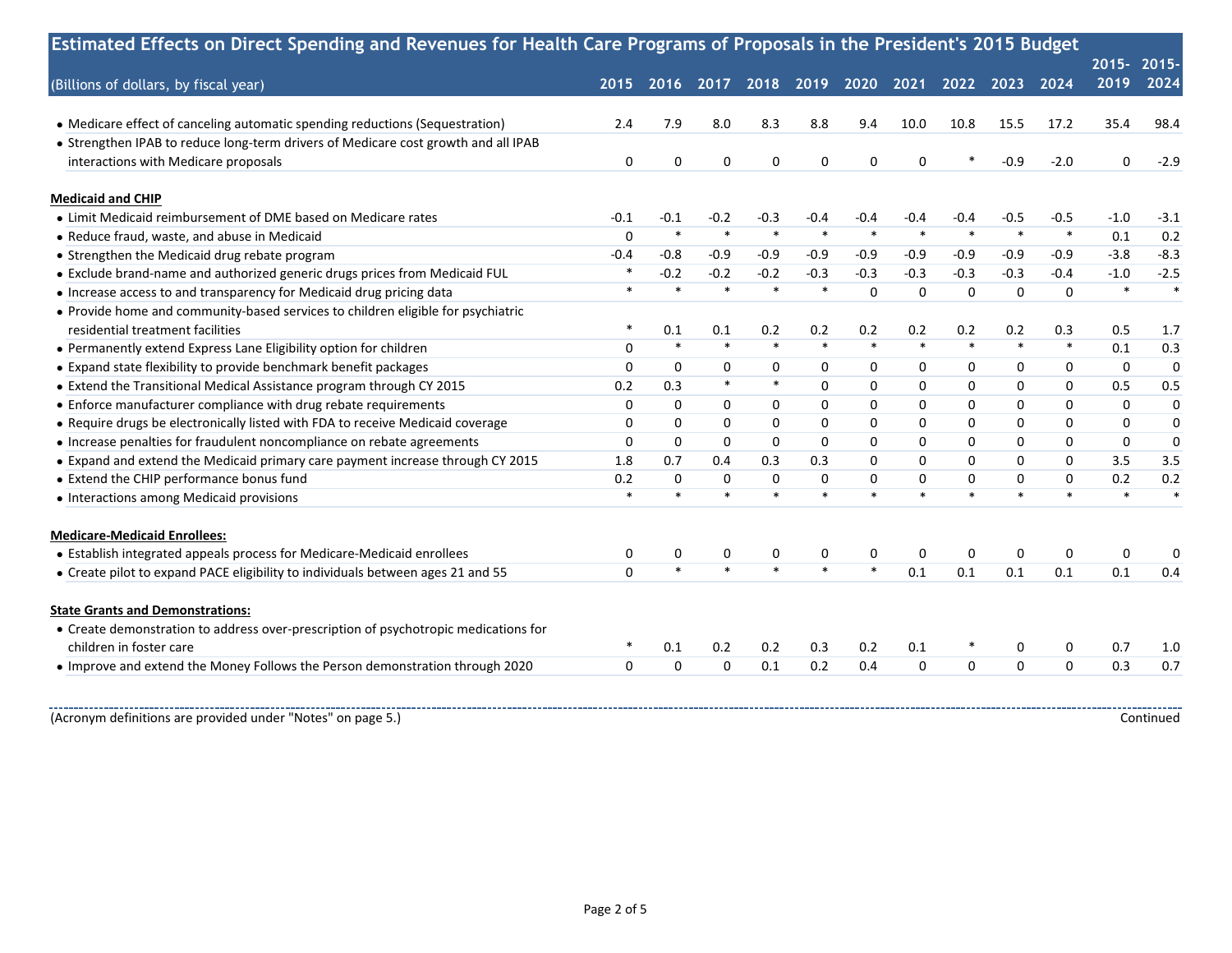|                                                                                             |             |                                    |                  |             |          |             |             |             |                |             | 2015-2015-       |             |
|---------------------------------------------------------------------------------------------|-------------|------------------------------------|------------------|-------------|----------|-------------|-------------|-------------|----------------|-------------|------------------|-------------|
| (Billions of dollars, by fiscal year)                                                       |             | 2015 2016 2017 2018 2019 2020 2021 |                  |             |          |             |             |             | 2022 2023 2024 |             | 2019             | 2024        |
| <b>Other Pharmaceutical Savings:</b>                                                        |             |                                    |                  |             |          |             |             |             |                |             |                  |             |
| · Prohibit certain patent settlement agreements between drug companies (b)                  |             | -0.4                               | $-0.4$           | $-0.3$      | $-0.4$   | $-0.4$      | $-0.5$      | $-0.5$      | $-0.6$         | $-0.6$      | $-1.6$           | $-4.1$      |
| • Modify biosimilar regulatory pathway and change payment formula for certain drugs         |             |                                    |                  |             |          |             |             |             |                |             |                  |             |
| under Part B (b)                                                                            | 0           |                                    | $-0.1$           | $-0.1$      | $-0.3$   | $-0.4$      | $-0.5$      | $-0.5$      | $-0.6$         | $-0.6$      | $-0.5$           | $-3.0$      |
| Federal Employees Health Benefits (FEHB) Program:                                           |             |                                    |                  |             |          |             |             |             |                |             |                  |             |
| • Streamline FEHB pharmacy benefit contracting                                              | 0           | 0                                  | $\boldsymbol{0}$ | 0           | 0        | 0           | 0           | 0           | 0              | 0           | 0                | 0           |
| • Adjust FEHB premiums for wellness                                                         | 0           | $\mathbf 0$                        | $\pmb{0}$        | $\pmb{0}$   | 0        | $\pmb{0}$   | $\mathbf 0$ | $\mathbf 0$ | $\mathbf 0$    | $\mathbf 0$ | $\pmb{0}$        |             |
| • Offer domestic partner benefits                                                           |             |                                    |                  |             |          |             |             |             |                |             |                  |             |
| On-budget                                                                                   | $\ast$      | $\ast$                             | $\ast$           | $\ast$      |          | $\ast$      | $\ast$      | 0.1         | 0.1            | 0.1         | 0.1              | 0.4         |
| Off-budget (c)                                                                              | 0.1         | 0.1                                | 0.1              | 0.1         | 0.1      | 0.1         | 0.1         | 0.1         | 0.1            | 0.1         | 0.4              | 1.0         |
| • Expand FEHB plan types                                                                    |             |                                    |                  |             |          |             |             |             |                |             |                  |             |
| On-budget                                                                                   | 0           | 0                                  | $\ast$           | $\ast$      |          | $\ast$      | $\ast$      | $\ast$      | $-0.1$         | $-0.1$      | $-0.1$           | $-0.3$      |
| Off-budget (c)                                                                              | 0           | $\mathbf 0$                        | $\ast$           | $\ast$      |          | $\ast$      | $\ast$      | $\ast$      | $\ast$         | $\ast$      | $\ast$           | $-0.1$      |
| <b>Other Health Care Proposals:</b>                                                         |             |                                    |                  |             |          |             |             |             |                |             |                  |             |
| • Accelerate the issuance of state innovation waivers                                       | 0.1         | 1.0                                | 1.4              | 0.7         | 0.4      | 0.6         | 0.7         | 0.7         | 0.7            | 0.7         | 3.6              | 6.9         |
| • Establish survey and certification revisit fees                                           | 0           | 0                                  | $\mathbf 0$      | $\mathbf 0$ | 0        | 0           | 0           | $\mathbf 0$ | $\mathbf 0$    | 0           | $\boldsymbol{0}$ |             |
| • Invest in CMS quality measures                                                            | $\ast$      | $\ast$                             | $\ast$           | $\ast$      | $\Omega$ | 0           | 0           | $\mathbf 0$ | $\mathbf 0$    | $\mathbf 0$ | 0.1              | 0.1         |
| • Extend special diabetes programs at NIH and the IHS                                       | 0           | 0.3                                | 0.3              | $\ast$      | $\ast$   | $\ast$      | $\ast$      | $\mathbf 0$ | $\mathbf 0$    | $\Omega$    | 0.6              | 0.6         |
| • Permit IHS/Tribal/Urban Indian health programs to pay Medicare-like rates for outpatient  |             |                                    |                  |             |          |             |             |             |                |             |                  |             |
| services funded through the purchased and referred care program                             | 0           | 0                                  | $\boldsymbol{0}$ | 0           | 0        | 0           | 0           | 0           | 0              | 0           | 0                |             |
| • Extend funding for health centers                                                         | $\mathbf 0$ | 1.4                                | 2.6              | 2.7         | 1.4      | 0.1         | 0           | $\mathbf 0$ | $\mathbf 0$    | $\mathbf 0$ | 8.0              | 8.1         |
| • Provide dedicated mandatory funding for HCFAC (d)                                         | 0.3         | 0.6                                | 0.7              | 0.8         | 0.8      | 0.8         | 0.8         | 0.9         | 0.9            | 0.9         | 3.2              | 7.5         |
| • Retain a portion of RAC recoveries to implement actions that prevent fraud and abuse (d)  | $\ast$      | $\ast$                             | $\ast$           | $\ast$      | $\ast$   | $\ast$      | $\ast$      | $\ast$      | $\ast$         | $\ast$      | 0.1              | 0.2         |
| . Permit exclusion from federal health care programs if affiliated with sanctioned entities | $\mathbf 0$ | $\mathbf 0$                        | 0                | 0           | 0        | $\mathbf 0$ | $\mathbf 0$ | 0           | 0              | $\mathbf 0$ | 0                |             |
| • Strengthen penalties for illegal distribution of beneficiary identification numbers       | 0           | $\mathbf 0$                        | $\mathbf 0$      | $\mathbf 0$ | 0        | $\mathbf 0$ | $\mathbf 0$ | $\mathbf 0$ | $\mathbf{0}$   | $\mathbf 0$ | 0                |             |
| • Extend and expand Maternal, Infant, and Early Childhood Home Visiting Program             | $\ast$      | $\ast$                             | 0.2              | 0.6         | 0.9      | 1.1         | 1.4         | 1.6         | 1.9            | 2.1         | 1.7              | 9.9         |
| • Invest in the National Health Service Corps                                               | 0.1         | 0.3                                | 0.6              | 0.7         | 0.7      | 0.7         | 0.6         | 0.3         | $\ast$         | $\mathbf 0$ | 2.3              | 4.0         |
| <b>Effects on Health Care Programs of Non-Health Proposals:</b>                             |             |                                    |                  |             |          |             |             |             |                |             |                  |             |
| • Establish hold-harmless for federal poverty guidelines                                    |             |                                    |                  |             |          |             |             |             |                |             |                  | 0.1         |
| • Postal reform: Postal Service retiree health benefits                                     | 3.2         | 3.4                                | $\mathbf 0$      | $\mathbf 0$ | 0        | $\mathbf 0$ | 0           | $\mathbf 0$ | $\mathbf 0$    | $\mathbf 0$ | 6.7              | 6.7         |
| • Extend SSI time limits for qualified refugees                                             | *           |                                    | $\boldsymbol{0}$ | 0           | 0        | 0           | 0           | 0           | 0              | 0           | $\ast$           |             |
| • Tobacco tax (b)                                                                           | $\ast$      | $-0.1$                             | $-0.1$           | $-0.1$      | $-0.2$   | $-0.2$      | $-0.3$      | $-0.4$      | $-0.4$         | $-0.4$      | $-0.5$           | $-2.2$      |
| <b>Total, Changes in On-Budget Direct Spending</b>                                          | 13.6        | 12.8                               | 1.2              | $-5.2$      | $-11.1$  | $-18.1$     | $-22.8$     | $-27.5$     | $-27.2$        | $-31.4$     | 11.3             | $-115.7$    |
| <b>Total, Changes in Unified-Budget Direct Spending</b>                                     | 13.7        | 12.9                               | 1.3              | $-5.2$      | $-11.0$  | $-18.0$     | $-22.7$     | $-27.4$     | $-27.1$        | $-31.3$     |                  | 11.7 -114.8 |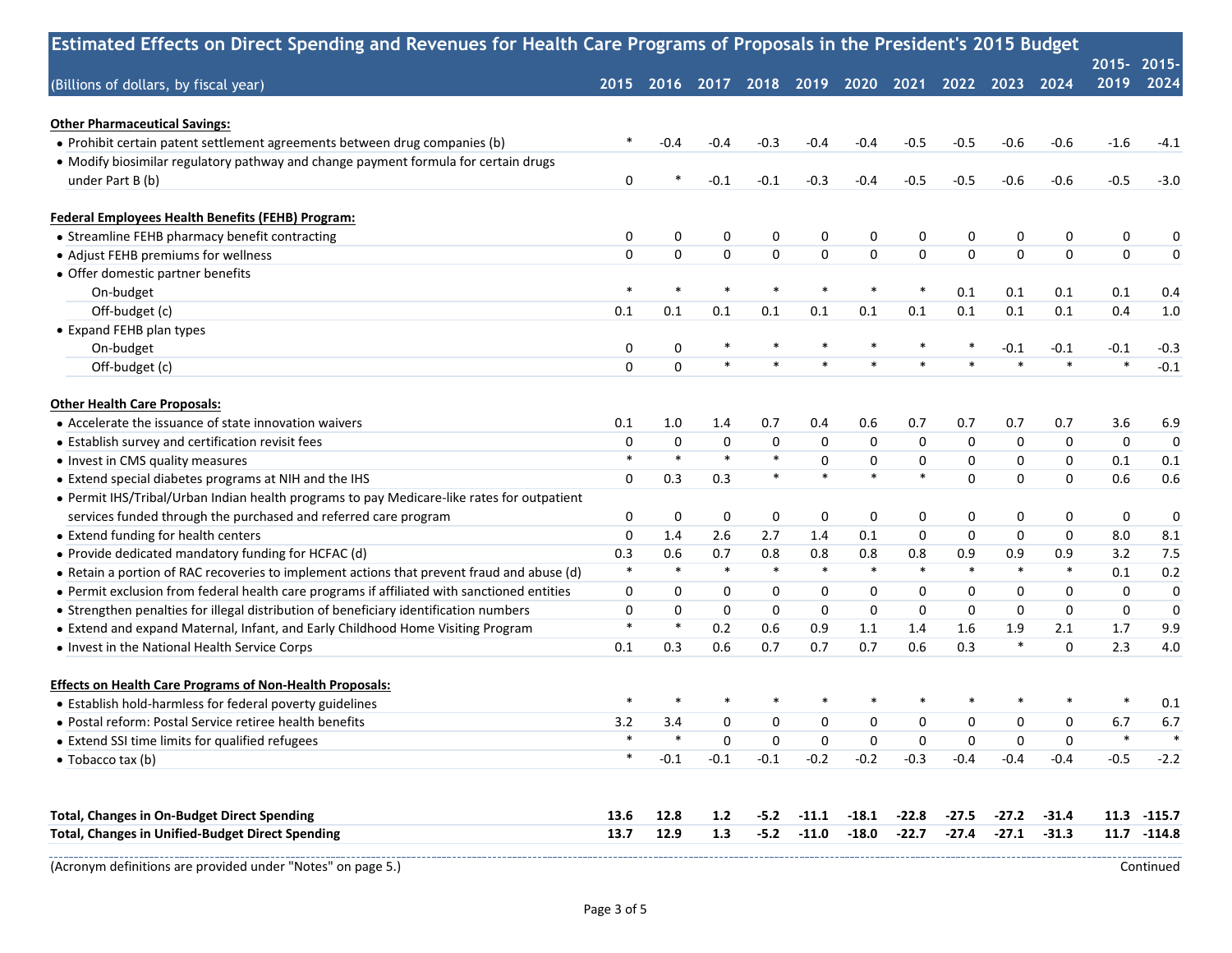| Estimated Effects on Direct Spending and Revenues for Health Care Programs of Proposals in the President's 2015 Budget |                                        |                                                   |        |        |         |         |         |         |         |         |                    |             |
|------------------------------------------------------------------------------------------------------------------------|----------------------------------------|---------------------------------------------------|--------|--------|---------|---------|---------|---------|---------|---------|--------------------|-------------|
| (Billions of dollars, by fiscal year)                                                                                  |                                        | 2015 2016 2017 2018 2019 2020 2021 2022 2023 2024 |        |        |         |         |         |         |         |         | 2015-2015-<br>2019 | 2024        |
|                                                                                                                        | <b>CHANGES IN REVENUES<sup>e</sup></b> |                                                   |        |        |         |         |         |         |         |         |                    |             |
| • Accelerate issuance of state innovation waivers                                                                      | $\ast$                                 | 0.1                                               | ∗      | $-0.1$ |         |         |         | $\ast$  | $-0.1$  | $-0.1$  | $-0.1$             | $-0.3$      |
| $\bullet$ Tobacco tax (b)                                                                                              |                                        |                                                   |        |        |         |         |         |         |         |         |                    |             |
| On-Budget                                                                                                              | $\ast$                                 | $\ast$                                            | $\ast$ | $\ast$ |         | $\ast$  | 0.1     | 0.1     | 0.1     | 0.1     | 0.1                | 0.5         |
| Off-Budget (c)                                                                                                         | $\ast$                                 | $\ast$                                            | $\ast$ | $\ast$ |         | $\ast$  | $\ast$  | $\ast$  | $\ast$  | $\ast$  | 0.1                | 0.2         |
| • Modify biosimilar regulatory pathway and change payment formula for certain drugs                                    |                                        |                                                   |        |        |         |         |         |         |         |         |                    |             |
| under Part B (b)                                                                                                       |                                        |                                                   | $\ast$ |        |         |         | $\ast$  |         |         |         | $\ast$             |             |
| On-Budget                                                                                                              | $\pmb{0}$<br>$\Omega$                  | 0<br>$\Omega$                                     | $\ast$ | $\ast$ |         | $\ast$  | $\ast$  | $\ast$  | $\ast$  |         | $\ast$             | 0.2<br>0.1  |
| Off-Budget (c)                                                                                                         |                                        |                                                   |        |        |         |         |         |         |         |         |                    |             |
| • Prohibit certain patent settlement agreements between drug companies (b)                                             |                                        |                                                   |        |        |         |         |         |         |         |         |                    |             |
| On-Budget                                                                                                              | 0                                      | $\ast$                                            |        |        |         |         | $\ast$  |         |         | 0.1     | 0.2                | 0.4         |
| Off-Budget (c)                                                                                                         | $\Omega$                               | $\ast$                                            | $\ast$ |        |         | $\ast$  | $\ast$  | $\ast$  |         | $\ast$  | 0.1                | 0.2         |
| <b>Total, Changes in On-Budget Revenues</b>                                                                            | $\ast$                                 | 0.1                                               |        | $-0.1$ | 0.1     | 0.1     | 0.1     | 0.1     | 0.1     | 0.1     | 0.2                | 0.8         |
| <b>Total, Changes in Unified-Budget Revenues</b>                                                                       | $\ast$                                 | 0.2                                               | 0.1    | $\ast$ | 0.1     | 0.2     | 0.1     | 0.2     | 0.2     | 0.2     | 0.3                | $1.2$       |
| NET INCREASE OR DECREASE (-) IN DEFICITS FROM CHANGES IN REVENUES AND DIRECT SPENDING <sup>1</sup>                     |                                        |                                                   |        |        |         |         |         |         |         |         |                    |             |
| <b>Changes in On-Budget Deficits</b>                                                                                   | 13.6                                   | 12.7                                              | 1.2    | $-5.2$ | $-11.2$ | $-18.2$ | $-22.9$ | $-27.6$ | $-27.3$ | $-31.5$ |                    | 11.1 -116.4 |
| <b>Total, Changes in Unified-Budget Deficits</b>                                                                       | 13.7                                   | 12.7                                              | 1.2    | $-5.1$ | $-11.1$ | $-18.2$ | $-22.8$ | $-27.5$ | $-27.3$ | $-31.5$ |                    | 11.4 -115.9 |
| Memorandum                                                                                                             |                                        |                                                   |        |        |         |         |         |         |         |         |                    |             |
| Non-scoreable Effects on Spending for Health Care Programs                                                             |                                        |                                                   |        |        |         |         |         |         |         |         |                    |             |
| • Provide dedicated mandatory funding for HCFAC                                                                        | $-0.2$                                 | $-0.4$                                            | $-0.6$ | $-0.7$ | $-0.7$  | $-0.7$  | $-0.8$  | $-0.8$  | $-0.8$  | $-0.9$  | $-2.6$             | $-6.6$      |
| • Provide funding for continuing disability reviews in SSDI                                                            | $\ast$                                 | $\ast$                                            | $\ast$ | $-0.1$ | $-0.1$  | $-0.1$  | $-0.1$  | $-0.1$  | $-0.1$  | $-0.1$  | $-0.2$             | $-0.5$      |
| • Retain a portion of RAC recoveries to implement actions that prevent fraud and abuse                                 | $\ast$                                 | $\ast$                                            | $\ast$ | $\ast$ | $\ast$  | $\ast$  | $\ast$  | $\ast$  | $\ast$  | $\ast$  | $-0.1$             | $-0.3$      |
| • Medicaid Fraud Control Units                                                                                         | $\ast$                                 | $\ast$                                            | $\ast$ | $\ast$ | $-0.1$  | $-0.1$  | $-0.1$  | $-0.1$  | $-0.1$  | $-0.1$  | $-0.2$             | $-0.5$      |
|                                                                                                                        |                                        |                                                   |        |        |         |         |         |         |         |         |                    |             |
|                                                                                                                        |                                        |                                                   |        |        |         |         |         |         |         |         |                    | Continued   |

Page 4 of 5